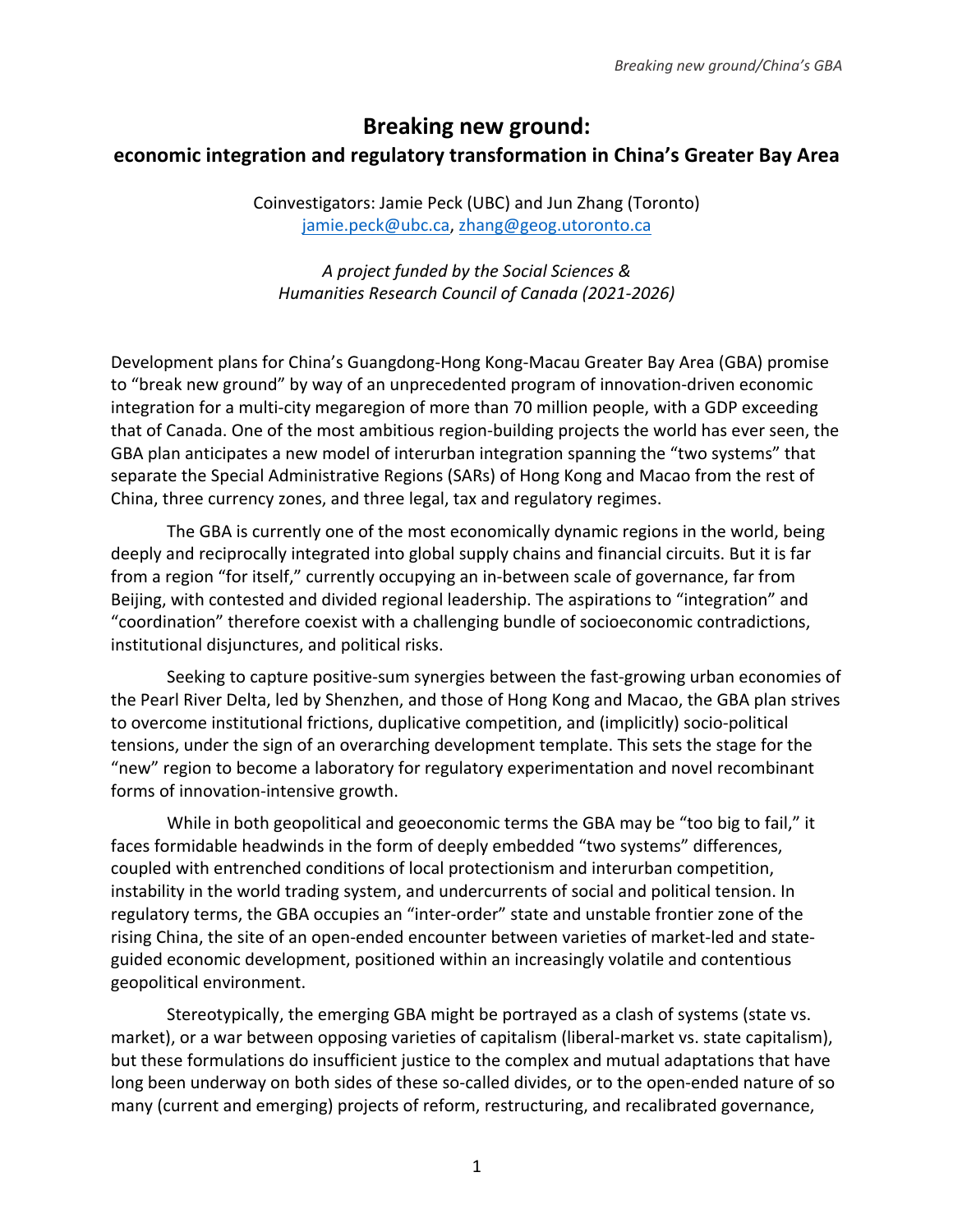many of which blend corporate, governmental, public and private interests in new ways. The task for researchers is therefore more than a matter of getting the labels right or producing empirical descriptions of emerging trends.

This SSHRC-funded project posits that the GBA region is positioned on the cusp of a momentous and historic shift beyond the "one country, two systems" settlement, but embarking on an uncertain journey. The GBA is a heavyweight, "cross-boundary" region, that is mixing and matching "orders," "systems," and "regimes," often in ways that exceed or confound existing templates, labels, and concepts. In this context, the "Breaking new ground" project approaches the GBA as both a substantive political-economic challenge and a theoreticalmethodological puzzle: in a liminal, non-equilibrium state, the region is in the throes of an indeterminate transformation of potentially world-historical significance for models of governance and pathways of economic development.

Together with a postdoctoral fellow, to be appointed after September 2021, the coinvestigators have the benefit of working with a network of locally-based collaborators and advisors. The project will trace, in real time, the uneven rollout of the region-making process in the GBA. Augmenting the "follow the policy" approach, the research program will *follow the project*, approaching on the GBA as a moving terrain of regulatory transformation and as a scale-in-making, and sampling across moments of frustration and failure as well as realization and enaction. The project's objectives are:

- To track evolving discourses/practices of "integrationist" economic development, alongside "separatist" tensions, evaluating governance dynamics and baseline measures of regional-economic development;
- To interrogate the GBA's core mission—innovation-led integration—at the macroregional scale and by way of four embedded case studies, in collaboration with local research partners;
- To articulate and apply a "conjunctural" method of analysis, based on the "variegated capitalism" approach, with its concern to stress-test received categories of analysis on the moving terrain of real-time political-economic transformation.

In this context, the research program is animated by the following questions:

- To what extent, and how, are regulatory and policymaking capacities beginning to occupy and (re)organize at the "scale" of the GBA? (How) will the GBA become a region "for itself," and more than the sum of its competing parts?
- What varieties of economic experimentation, institutional reform, economic statecraft, and innovative "marketcraft" are being practiced in the GBA region, with what implications for emerging spatial divisions of labor and pathways/models of development?
- How will Shenzhen, Hong Kong, and Guangzhou fare in contests for regional leadership, investment, and party-state favor, subject to their shifting positions in financial and producer services networks, technology markets, and political circuits?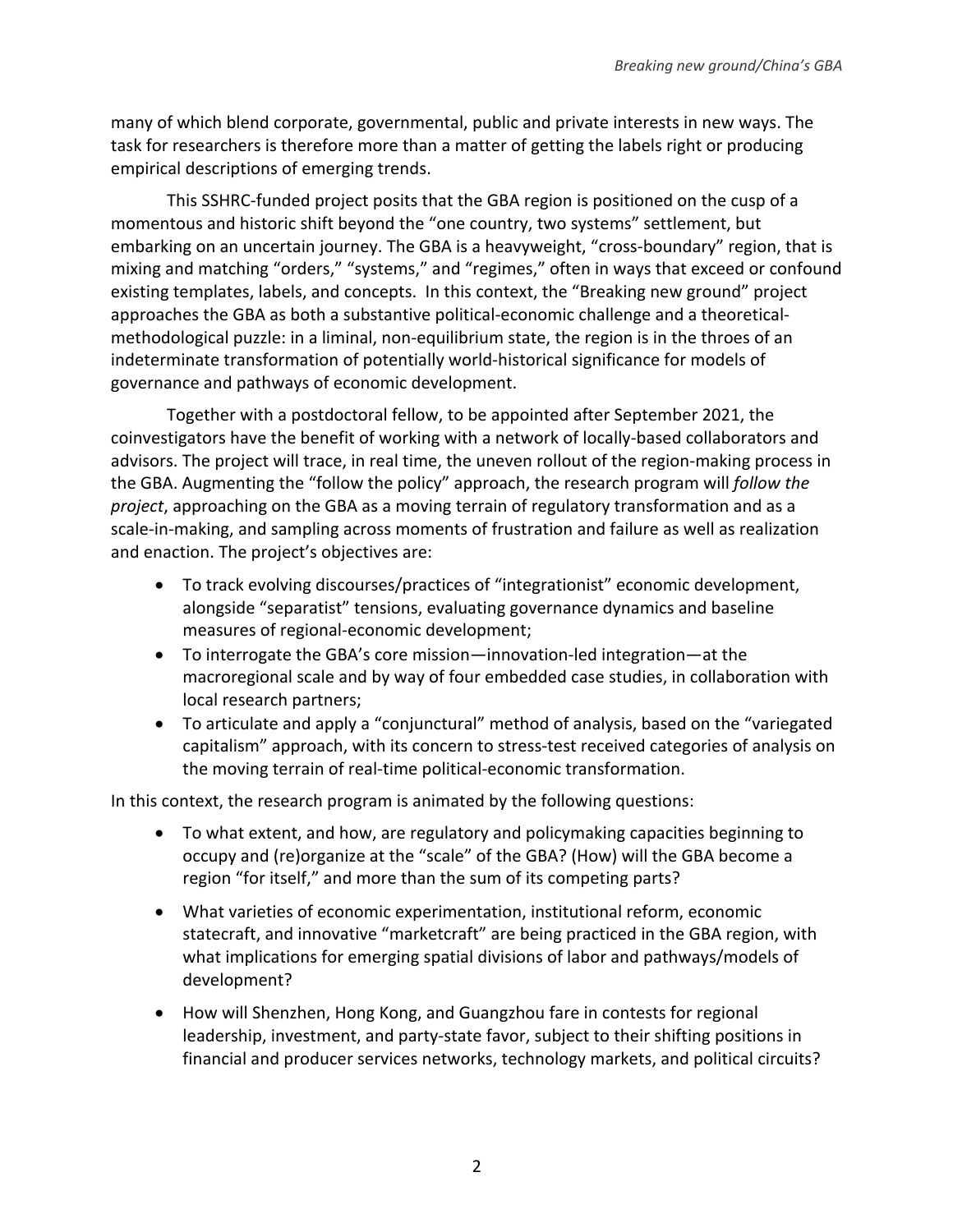The project will work with (and seek to develop) a conjunctural methodology, involving a commitment to work across scales of analysis (from the local through the regional to the national and global), while problematizing difference, heterogeneity, and (re)combination within the ambit of extended-case investigations. With this comes an obligation to historicize, situating contemporary cases, development projects, and planning initiatives with respect to their antecedents and enabling conditions. It is a matter of fact, not hyperbole, that the GBA exhibits the scale of a megaregion. Even as the simple sum of its parts, it exceeds not only the size but also the internal complexity of many countries. As such, it is not amenable to conventional forms of "encompassing" case-study analysis. In this regard, the GBA presents a (constructive) methodological challenge.

The research program seeks to establish a proactive watching brief on this frontier-zone of regulatory transformation, sampling developments that variously challenge, aggravate, reproduce or begin to transcend the region's interstitial condition, including experiments in economic governance, institutional innovations, major obstacles, and incipient crises. Following the precepts of the extended case method, the project will combine several qualitative modes of inquiry (expert and key informant interviews; participant observation at in-person and on-line events and meetings; archival, document, and discourse analysis; process tracing through policymaking circuits; institutional form analysis), supplemented with the collation and interpretation of secondary data on sectoral and spatial divisions of labor in the region, investment and financial flows, and demographic characteristics.

The research program will operate at, and between, two levels of inquiry: macroregional investigations and loci of concentration defined by four embedded case studies. At the scale of the GBA region, it will monitor and evaluate the rollout of plans, projects, and programs for economic integration, including (a) the collation, analysis, and mapping of secondary data on investment and employment trends, enterprise characteristics, (b) the collation and interpretation of development plans, along with their socialization and implementation; and (c) participant observation (in person or virtual) at GBA events, meetings, and fora, supplemented by a program of interviews (online, or face-to-face where feasible) with key actors, observers, and informants. This will be combined with ongoing theorization of the evolving regional governance structure, and shifts in statecraft and marketcraft.

In conjunction with these macroregional investigations, four embedded case studies are envisaged, each exploring a distinctive facet of the GBA's core mission of innovation-led economic integration. Beginning with a relatively open, exploratory mandate, the case studies will straddle internal borders and divides within the GBA, with a recurrent focus on three prioritized research sites: Shenzhen, Hong Kong, and Dongguan.

#### (a) *Innovation frontiers (*创新前沿*)*

This case study will track and trace the GBA's core mission of innovation-led integration by focusing on R&D-intensive developments that span the internal borders of the GBA, especially the advancement of university-industry partnerships and cross-border science-park projects represented by the Hong Kong-Shenzhen Innovation & Technology Park, and GBA-designated "Joint Innovation Areas," including Zhuhai-Macau Cross